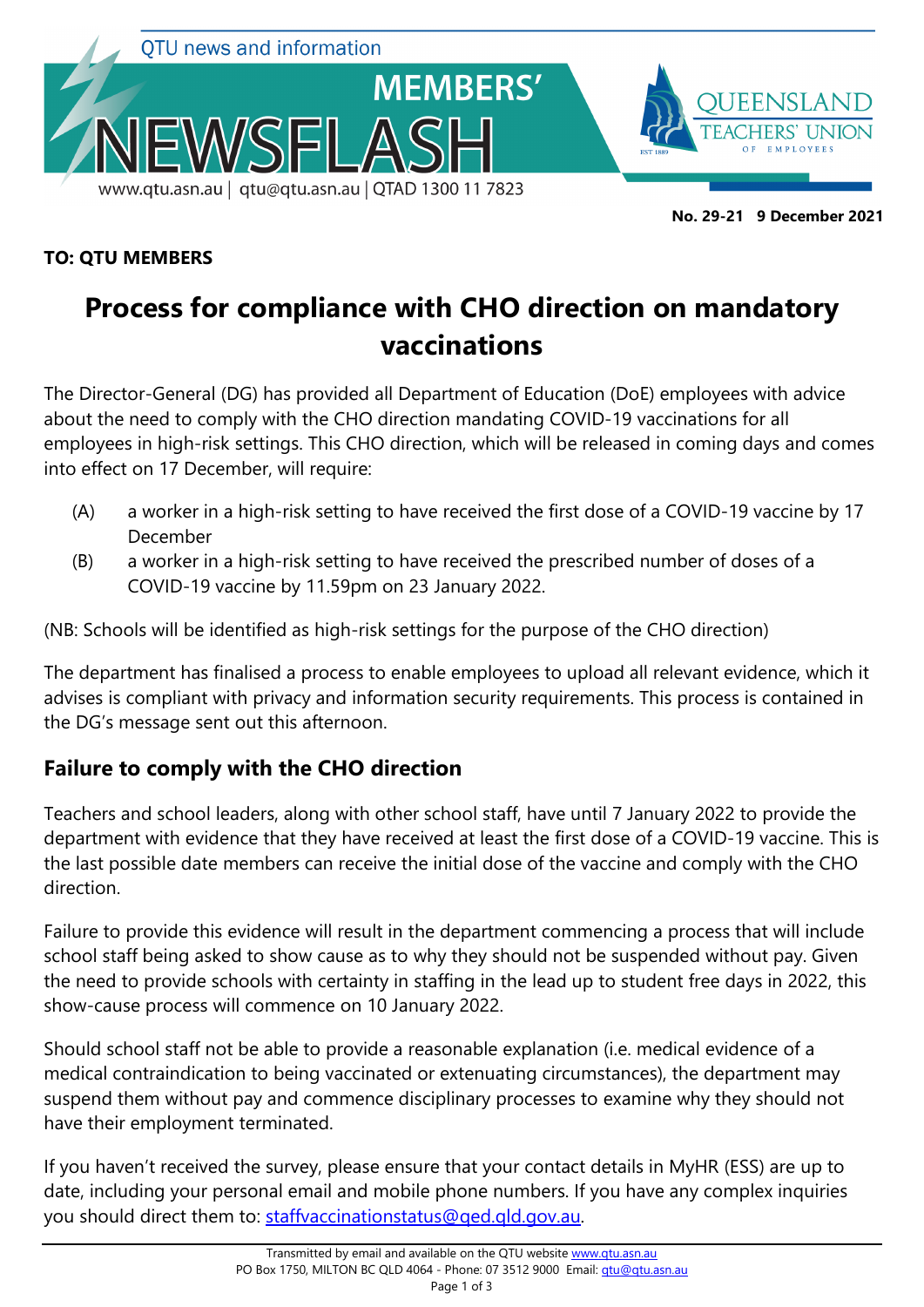### **QTU legal assistance in show cause process**

Members may be able to access QTU legal assistance in the show cause process. If you require this assistance, please contact the Union by emailing *gtu@gtu.asn.au*. Eligible members will then be provided with details of how to gain this legal support (you must be a financial member of the Union at the time that you request legal assistance).

The QTU's offices will be closed from 23 December until 6 January 2022. Members who are unable to comply with the CHO direction and vaccination mandate are encouraged to seek QTU assistance prior to the Christmas shutdown or once our offices reopen.

### **Impact of CHO direction on members on leave**

Teachers and school leaders, along with other school staff, who are on leave from the start of Term 1 2022 will not be required to provide evidence of their vaccination status within the timeframes outlined above. However, you will be required to provide evidence of your vaccination status before your leave ends and you expect to return to school.

### **DoE employees with medical or other extenuating circumstances**

If you have medical or other extenuating circumstances, applications for exemptions will be assessed by central office.

Employees who have a medical exemption or are being assessed for medical reasons (who are not on employee accrued leave) will need to provide medical evidence of these grounds and indicate this on the survey sent to all employees.

Information about medical exemptions as identified by ATAGI and processes to apply for them can be found on the [Services Australia website.](https://www.servicesaustralia.gov.au/organisations/health-professionals/forms/im011)

# **Teachers and school leaders in remote or regional communities living in teacher accommodation**

The QTU has been advised that once the CHO direction takes effect on 17 December, it will be a requirement of your employment that you comply with the mandate and are vaccinated (unless an exemption is granted).

If you choose not to be vaccinated (i.e. you are not an exempt employee but have determined that you do not want to have the COVID vaccine), the department will proceed to a show-cause termination process. If this process results in your termination from the department, you will lose the right to continue to reside in teacher accommodation, and as such will be required to move out.

It is important to note that, upon termination, the department is not required to provide you with transfer expenses to assist you to relocate.

The QTU is currently advocating for the department to consider individual member circumstances when making determinations about support for relocation.